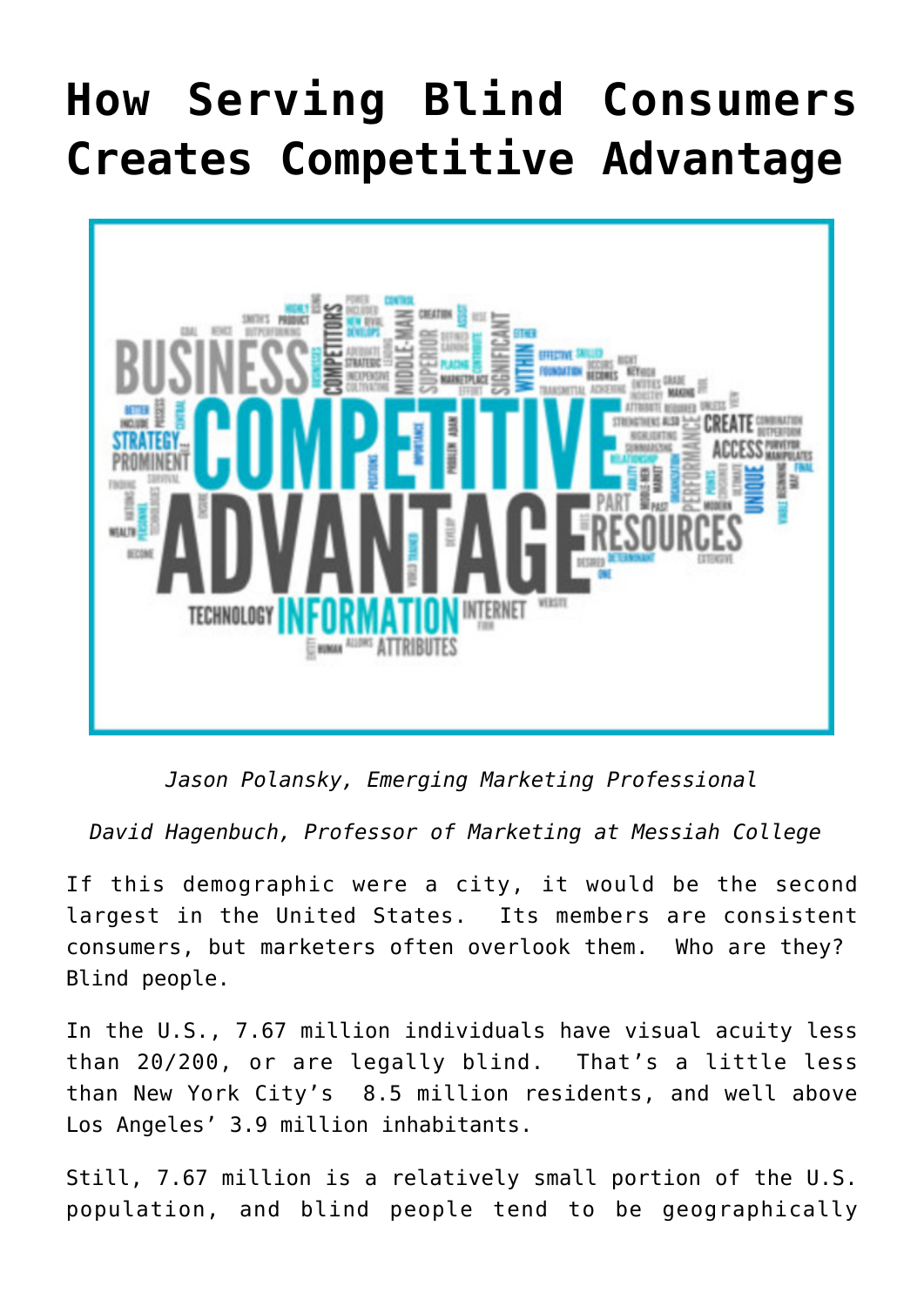dispersed, so why should companies target them? Corporate social responsibility is one reason. Many organizations want to positively impact their communities, as Starbucks' did by opening a ["signing store"](https://fortune.com/2018/10/23/starbucks-sign-language-signing-store) to serve deaf patrons in Washington,  $D.C.$ 

A second reason seems counter-intuitive at first. To meet the needs of blind customers, companies must do more than usual, or go above and beyond what average consumers 'require.' Although others don't demand the extra service or product improvements designed for blind consumers, they often appreciate and value such unexpected enhancements.

In competitive industries and mature markets where it's difficult to be distinct, companies can standout by exceeding consumers' expectations. The same services that meet the unique needs of blind consumers often "[delight](https://www.sciencedirect.com/science/article/abs/pii/S002243599790021X)" other customers, thereby differentiating a brand and even offering competitive advantage.

Since blind people have little or no vision, they rely more heavily on other senses. Sighted consumers appreciate stimulation through the same senses, but marketing tactics tend to underutilize them and ignore that [engaging multiple](https://books.google.com/books?hl=en&lr=&id=2ofyNyJ3le4C&oi=fnd&pg=PA183&dq=intersensory+redundancy&ots=zGtr_MFoJB&sig=x-utYu0D7wJiD9YTr5hoAknWUNE#v=onepage&q=intersensory%20redundancy&f=false) [senses enhances learning](https://books.google.com/books?hl=en&lr=&id=2ofyNyJ3le4C&oi=fnd&pg=PA183&dq=intersensory+redundancy&ots=zGtr_MFoJB&sig=x-utYu0D7wJiD9YTr5hoAknWUNE#v=onepage&q=intersensory%20redundancy&f=false), probably because visual appeals are 'low-hanging fruit.' Companies that integrate *touch*, *sound*, and *smell* in their marketing, not only appeal to blind consumers, they also exceed the expectations of other consumers.

1. *Touch Strategies***:** Human beings are 'wired' to touch, as evidenced by the importance of touch in relationships throughout life and by parents often needing to tell their young children, "Don't touch that." Most brands do little or nothing to tap into human's innate predilection to touch, for blind people or others, but they could.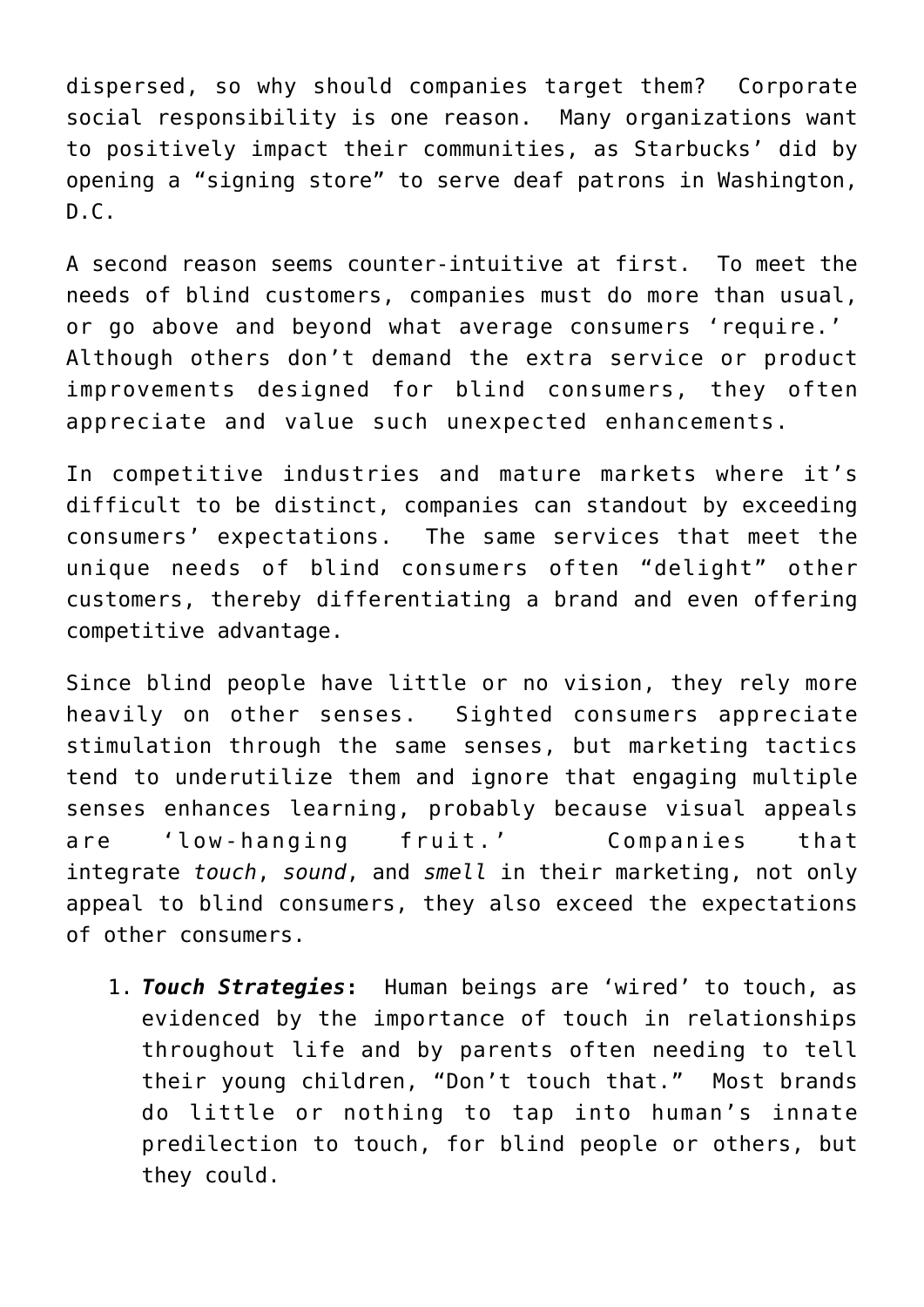From spoons to smartphones, so many of the products we hold have similar nondescript, smooth surfaces. People, however, often enjoy products that feel unique, like a pen with a 'rubbery grip.' Brands can further distinguish themselves by giving their products unique textures and feels. For instance, to reinforce the positioning of ruggedness, a body wash for men could use a bumpy or textured bottle rather than a smooth one.

There also are more functional applications of touch strategies. Instead of making every button and knob on car sound systems and kitchen appliances have the same feel, manufacturers could give each a unique texture, which would allow both blind and sighted consumers to more easily locate the right one just by touch.

2. *Sound Strategies***:** From the subtle humming of an air conditioner to the disruptive banging of construction, sound surrounds us and influences our behavior whether we realize it or not. Although a few brands have been known for distinct sounds like Rice Krispies' "snap, crackle, pop," most don't leverage the full potential of sound, especially when it comes to improving product functionality.

One such sound application involves Bluetooth beacons, mounted on walls and ceilings, that allow both blind and sighted consumers to more easily navigate retail spaces via audio prompts from smartphones. All McDonald's outlets in Israel utilize such technology through an app called [RightHear](https://www.fromthegrapevine.com/innovation/mcdonalds-food-chain-israel-installs-system-to-help-blind-people), as do many Louisville, KY businesses through a similar app named [Nearby Explorer.](https://louisvilleky.gov/news/city-partners-american-printing-house-blind-expand-sensor-program) Like voice navigation in a car, audible instructions can be the best way for consumers to find things in large or crowded retail environments.

Sound also can be a critical feature for product safety. Hybrid and electric vehicles, for example, can be hard for any pedestrian to hear. However, car manufacturers will soon be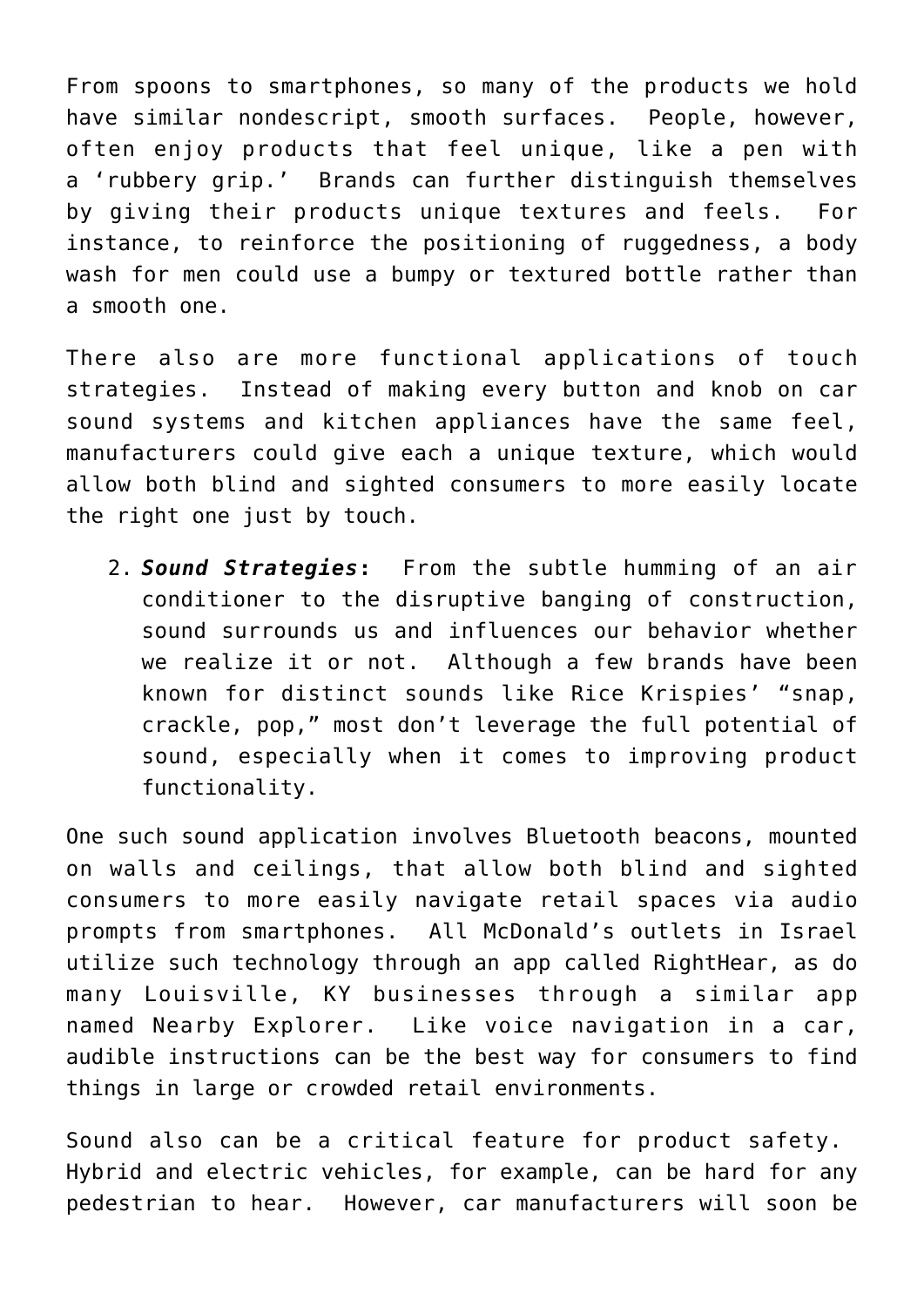required to alert foot travelers with "[sound](https://mashable.com/article/electric-vehicles-noise-sound-requirements/) [signatures,](https://mashable.com/article/electric-vehicles-noise-sound-requirements/)" which if distinct, might become an audio 'calling card' for the brand.

3. *Smell Strategies***:** It's hard not to notice the good and bad odors around us. From a coffee shop to diesel exhaust, some of our [strongest memories are tied to](https://www.psychologytoday.com/us/blog/brain-babble/201501/smells-ring-bells-how-smell-triggers-memories-and-emotions) [smells,](https://www.psychologytoday.com/us/blog/brain-babble/201501/smells-ring-bells-how-smell-triggers-memories-and-emotions) which gives brands that use them, a great opportunity to fix themselves in the minds of both blind and sighted consumers.

Since almost everything has a smell, it's up to companies to manage theirs and ensure that the scents they give off are good ones. Some stores like bakeries and fragrance shops have naturally appealing odors, but they need to make sure their smells are not overpowering. On the other hand, office supply stores' smells of paper and equipment are not especially appealing or pungent, which gives them the opportunity to interject a slightly stronger and more positive scent that consumers can learn to associate with the brand.

Large companies, however, aren't the only ones that need to manage their smells. In the 'sharing economy,' many entrepreneurs work closely with consumers and need to be especially conscious of the odors they emit. Neither blind nor sighted consumers want to ride in an Uber or Lyft vehicle with the faint scent of cigarette smoke or the overwhelming odor of cologne. Both are likely to lead to negative reviews.

Social responsibility is a great reason to offer special services to individuals with disabilities. However, blind and other disabled consumers ultimately want what every consumer wants: a meaningful, multisensory brand experience. Firms that look beyond visuals and effectively engage customers through touch, sound, and smell are likely to see new competitive advantage.